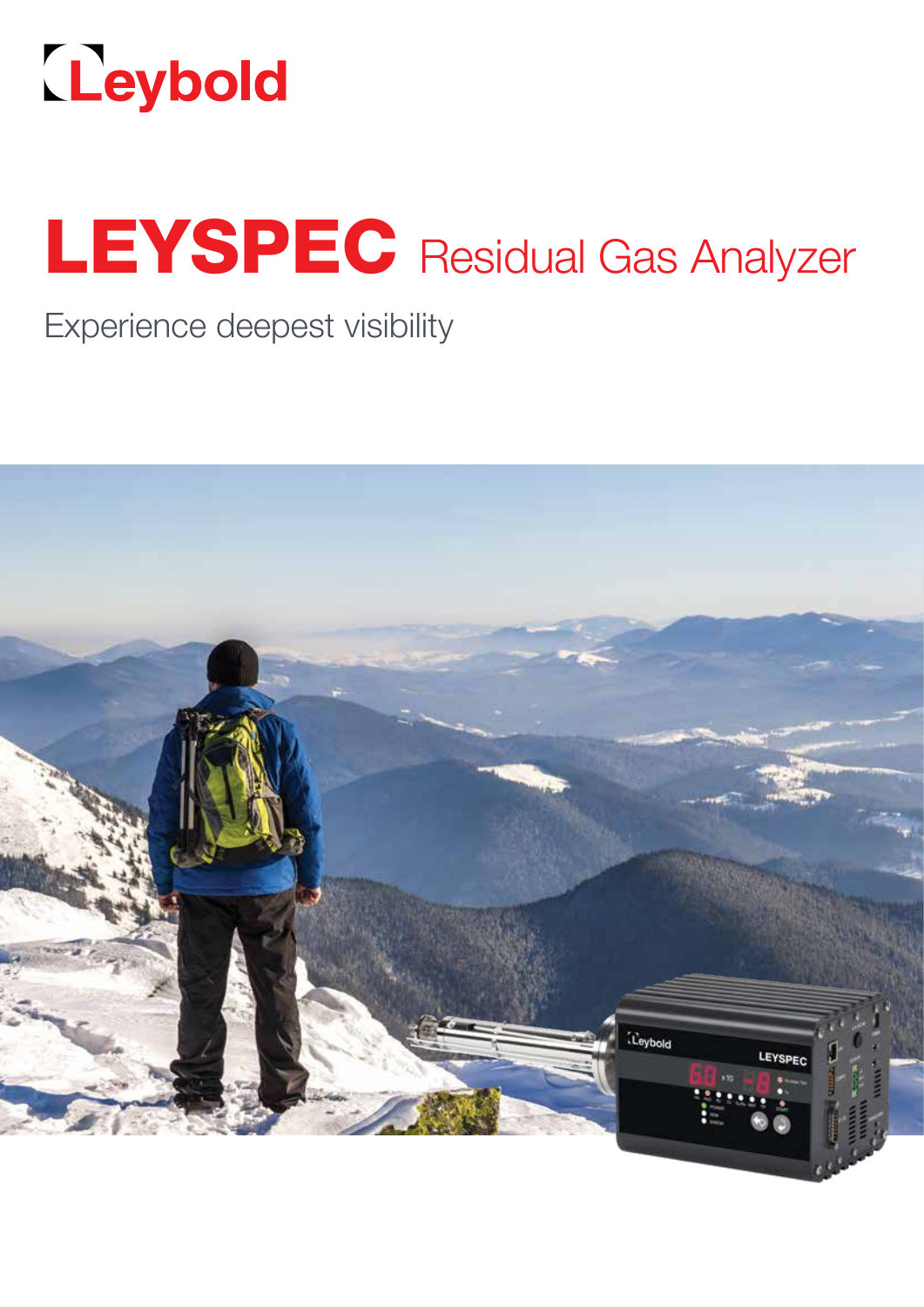

# Why use the LEYSPEC Residual Gas Analyzer?

Introducing the new Leybold LEYSPEC Residual Gas Analyzer the all in one device with integrated control and display from the market leader in vacuum technologies.

The LEYSPEC product family offers simple and intuitive operation with an on-board control and display unit. Simple residual gas analysis is possible without even connecting the device to a computer.

Due to the intuitive interface, the Residual Gas Analyzer (RGA) is very easy to operate. At the push of a button, you can display the partial pressures of key gases and if your process involves an additional gas, you can assign it to the spare display channel. Due to the high bake-out temperatures achievable, the RGA is ideal for use in demanding high vacuum and ultra high vacuum applications.

The LEYSPEC RGA offers greatest sensitivity combined with an intuitive software that allows all basic and advanced test procedures.

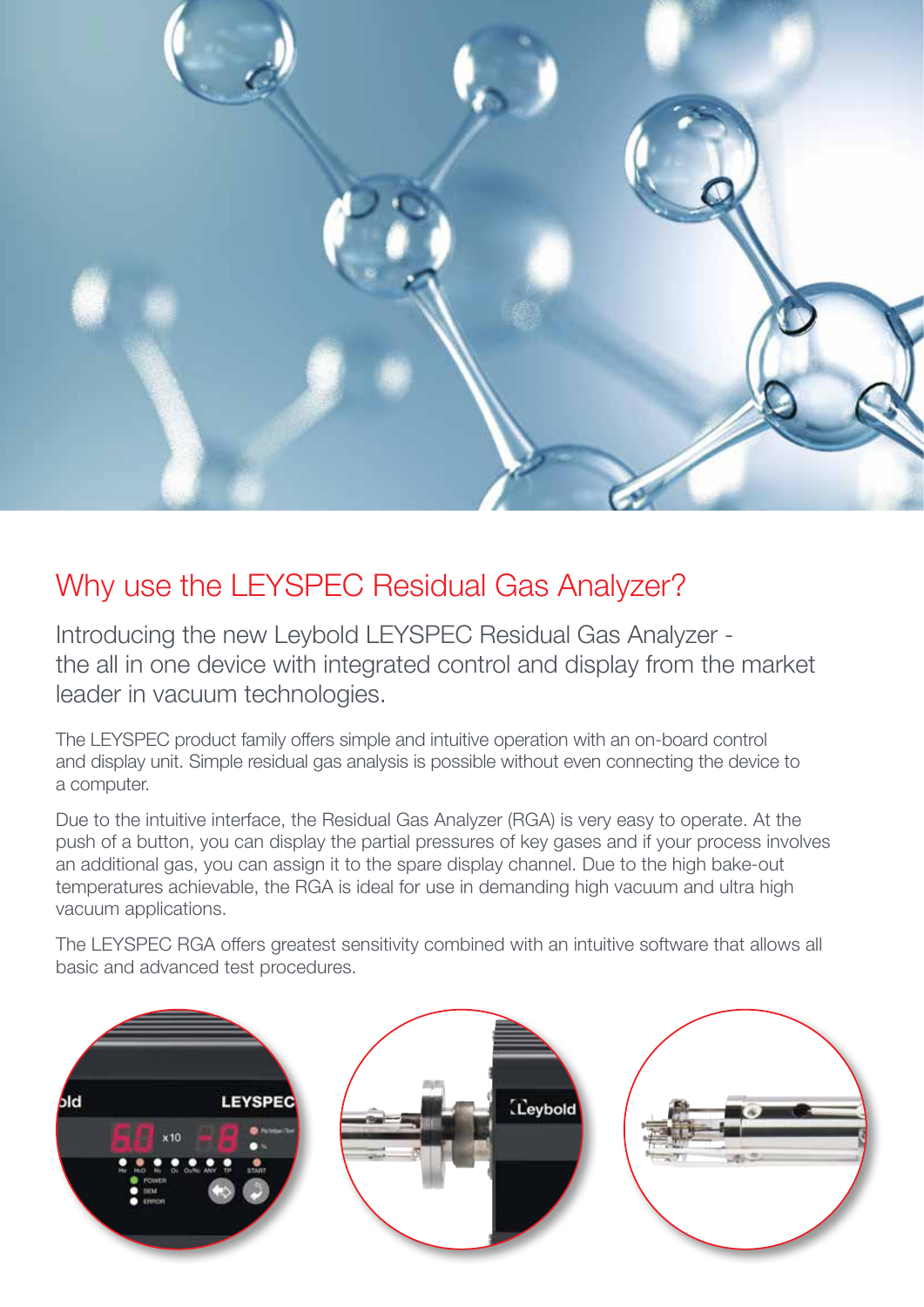

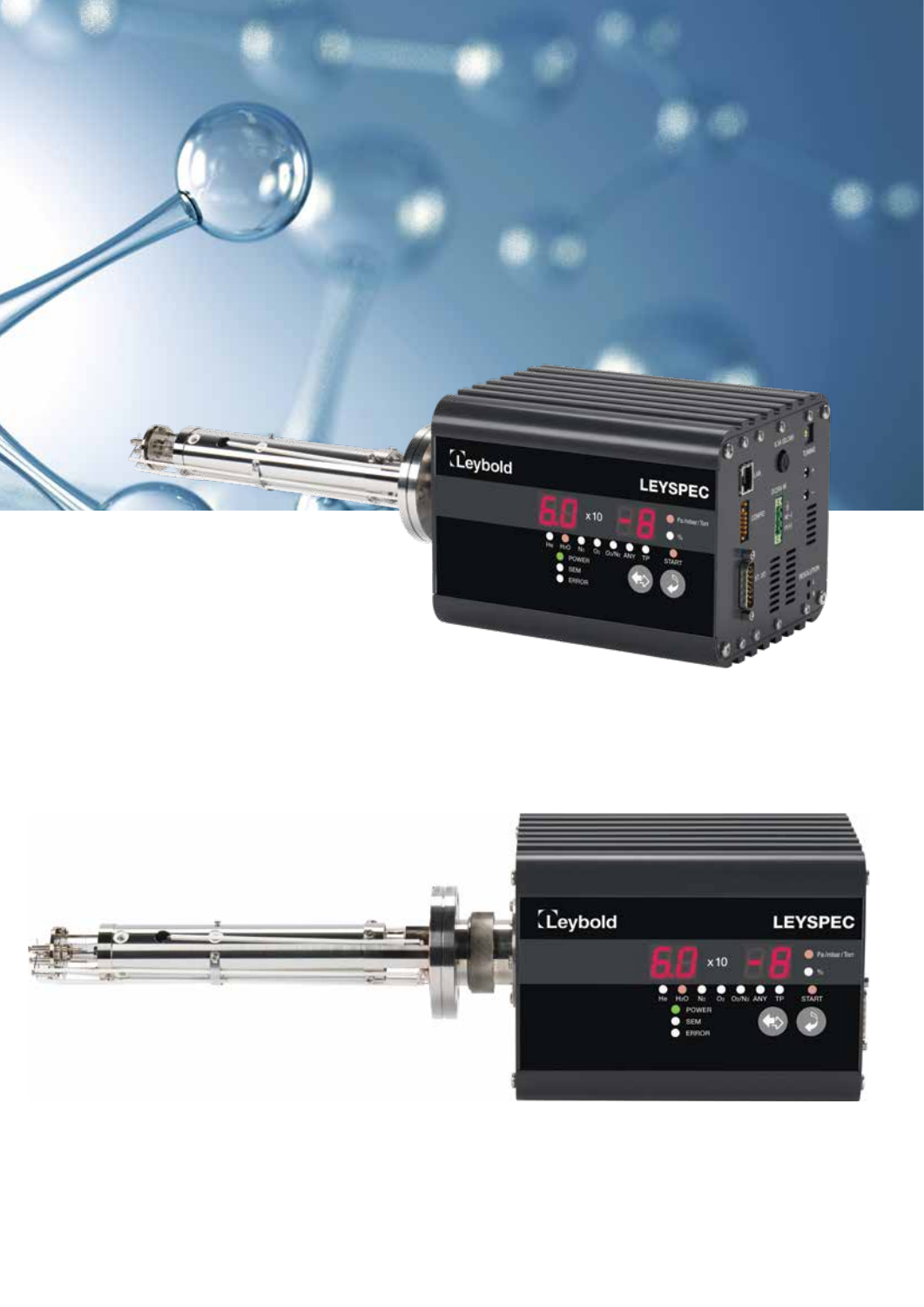

# LEYSPEC for accurate measurement

#### Intuitive software:

The intelligent and intuitive LEYSPEC software completes the offering. The easy user interface allows a wide range of use cases, from simple operations to complex analysis. Creating recipes is as easy as it should be: Quick and convenient. During operation the total pressure is displayed and different views can be chosen to fit the view for the purpose of the analysis. Choose between the scan mode, trend mode or analog mode.

#### Highest Sensitivity:

The LEYSPEC product family offers the highest sensitivity for the most accurate residual gas analysis. This allows detecting even the smallest traces of contaminants or process gases.



#### Highest bake-out:

With its high bake out temperatures of up to 300°C, the LEYSPEC ultra is perfectly suited for sophisticated high and ultra high vacuum

applications. The LEYSPEC ultra range offers highest bakeout temperature so even in harsh environments reliable gas analysis can be performed.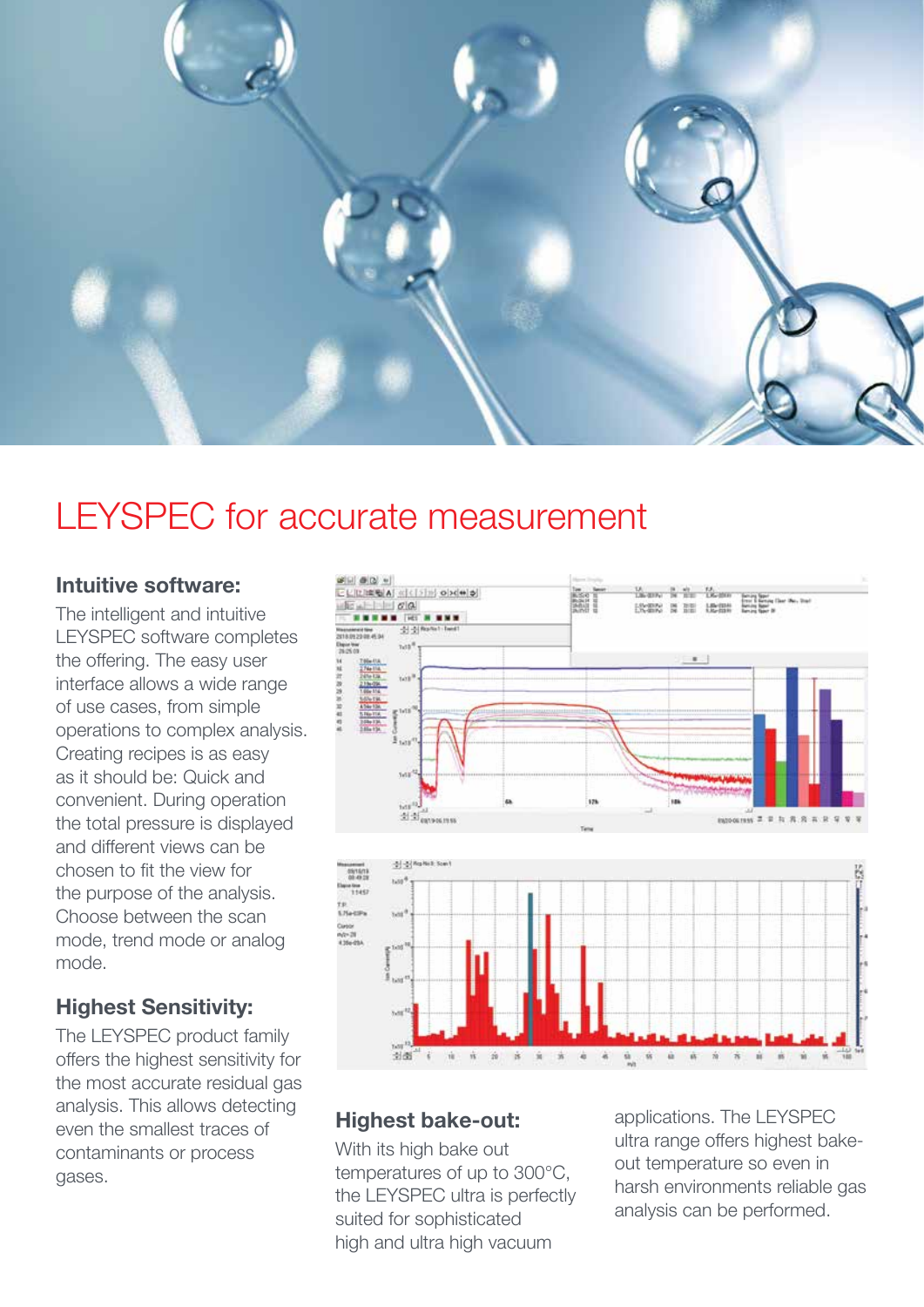

#### Advanced features:

Preinstalled software functions allow many additional functionalities and test procedures such as a helium leak test or setting of warnings and error levels for selectable gases. A programmable degas function is implemented for simple process degassing after start or exposure to atmosphere. The background suppression allows focussing on the important peaks.

#### Different product types:

The new LEYSPEC range offers the perfect solution for any application in mass spectrometry. Focusing on residual gas analysis the product range offers solutions for 100, 200 or 300 amu – depending on the process requirements. All products come with the integrated display for easy and quick operations as well as the LEYSPEC software



for sophisticated test procedures and residual gas analysis. Compact in size and mountable in any orientation, the LEYSPEC product range is perfectly suited for different built-in situations.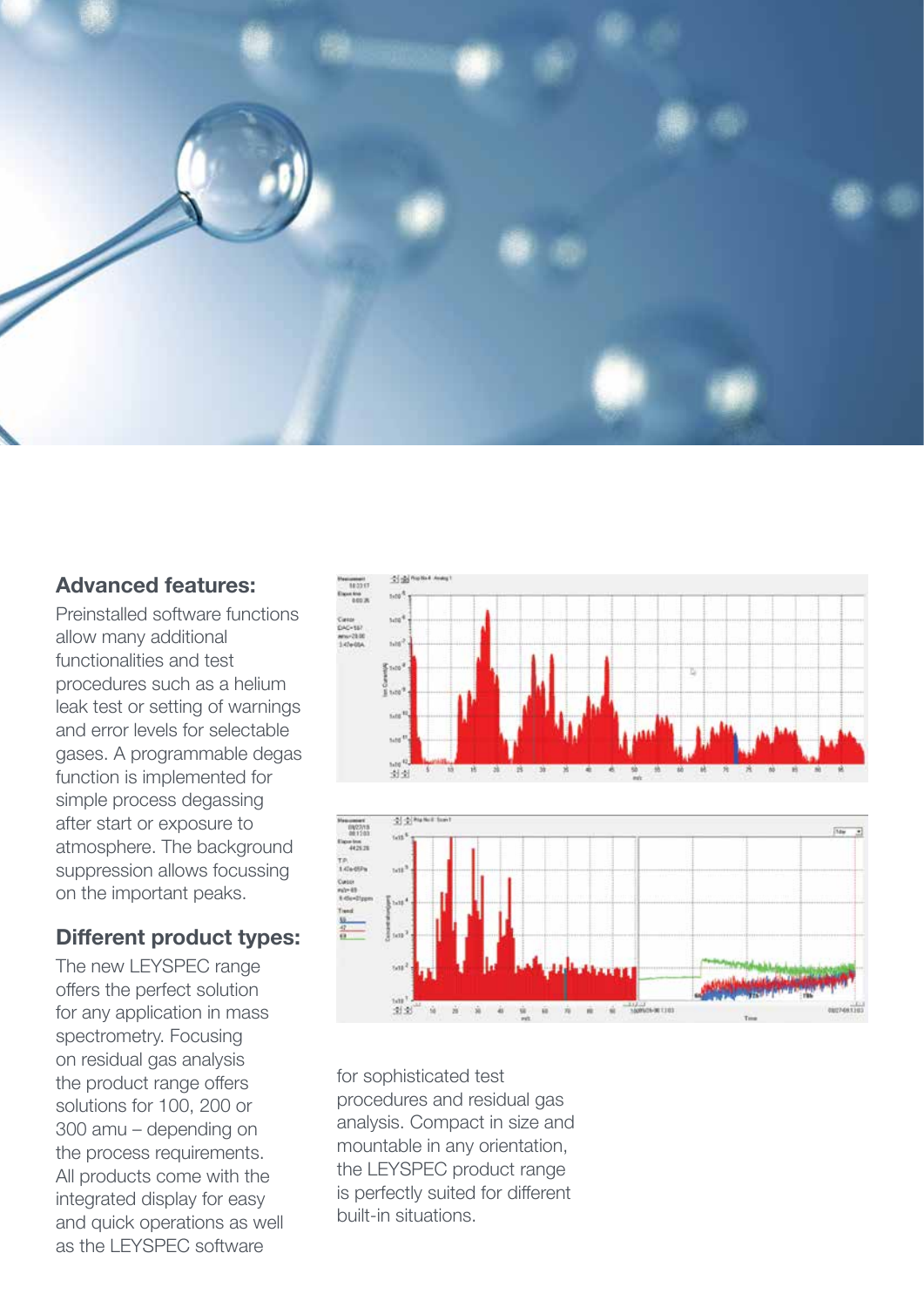# Dimensional drawings

## The electronics



## LEYSPEC view100/200



## LEYSPEC view 100S/200S



## LEYSPEC ultra 200S/300S

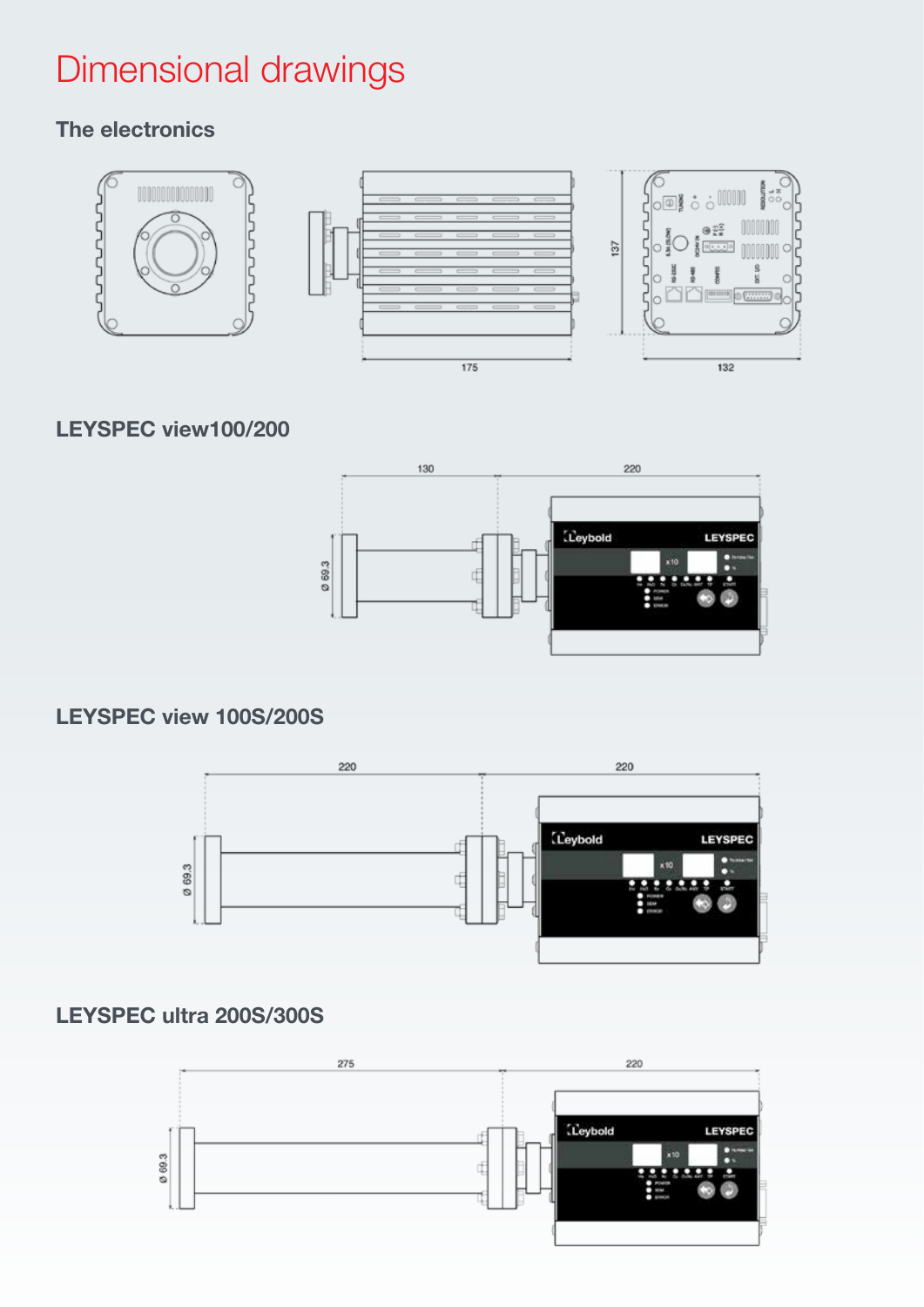# Applications:

## LEYSPEC view

- Residual gas analysis in high vacuum pumping equipment
- Gas analysis in R&D, freeze drying, analytical systems and many more
- Analysis of organic materials
- Environmental tracking
- Gas impurity analysis

# RGA Working Principle

#### **■** Ion beam

The measurement cell is a hot cathode ionization vacuum gauge. Electrons are emitted from the hot filaments and accelerated toward the source via an electrical bias.

The fast moving electrons collide with the gas molecules, dislodging electrons, thus ionizing them.

Positive gas ions provide their current to the negative loaded ion collector.

Ion current is proportional to pressure. The more ions, the higher the ion current.

#### ■ Mass Filters

The quadrupole array is composed of four stainless steel rods. A direct current and high frequency voltage is applied to all rods. This creates a complex magnetic field. By varying the voltage the magnetic field is controlled.

The resulting vibration only allows ions of a specific mass to "fly" through it and reach the detection part:

- − Ions with an appropriate mass to charge ratio (m/e), will oscillate in a stable three dimensional trajectory through the poles.
- − Ions of incorrect m/e will oscillate out of control and collide with the poles.
- The ions arrive in the ion collector and provide an output current which is a measure of the relative abundance of the ions getting through the filter
- The ion current or partial pressure against the m/z ratio is displayed on the unit or in the software

Based on the described working principle, the RGA verifies the gas purity by finding and displaying the gas composition. This allows to identify gas contaminants and perform further process and equipment control for an overall optimization of process performance and yield.

## LEYSPEC ultra

- Advanced range for all residual gas analysis
- For sophisticated residual gas analysis with higher sensitivity
- Reliable detection of very low partial pressures
- Suited for higher bake-out temperatures